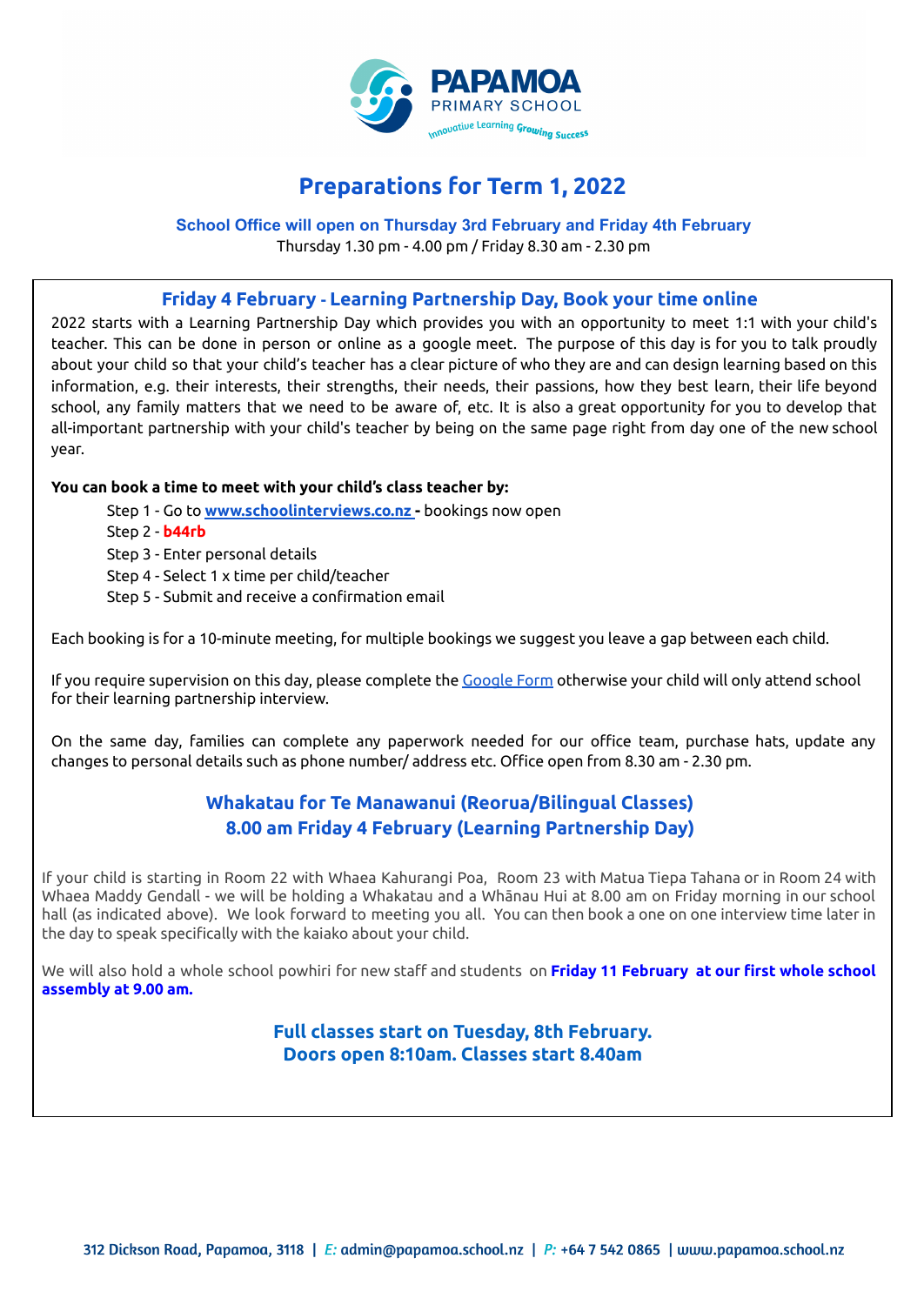

# **2022 School Stationery Packs for Pāpāmoa Primary School We take the hassle out of stationery for you each year**

Just go online to our **[School](https://shop.tgcl.co.nz/shop/q2.shtml?session=false&shop=Papamoa%20Primary%20School) Shop** and...

- Select your child's teacher for 2022
- Choose the correct pack based on their 2022 year level / classroom teacher
- Only order the Display Book if you are new to Papamoa Primary in 2022
- Only order the Homework Bag\* if you are new to Papamoa Primary in 2022 or if you would like a new one. \*Homework Bags are only required for students in Year 0-2

Packs are available to order from **Monday 20th December to Sunday 23rd January 2022.**

Your child's pack will be delivered to their classroom by Friday 4th February.

Stationery lists are also available on our website if you wish to purchase your stationery elsewhere <http://www.papamoa.school.nz/stationery>

The expectation is that all students will have stationery by Tuesday 8th February.

## **Introducing Your Teachers and Leaders for the Start of 2022**

**Karewa - New Entrants/Year 1 Te Manawanui - Bilingual Piwakawaka**

Room 1 - Nikki Turner Turner Room 22 - Year 3/4 Kahurangi Poa Room 3 - Term 2 Start Up Class Room 24 - Year 2/3 Maddy Gendall Room 4 - Jo Powell Term 3 Start up Room 5 - Term 4 Start Up Class

**Tuatara - Year 1 Matakana Year 2** Room 7 - Olivia Hayward Room 27 - Frances Pitts Room 8 - Jeanette Biddick **Pod Leader** Room 28 - Christine Pickering

**Pounamu Pohutukawa**

Room 18 - Tracey Price **Pod Leader** Room 34 - Jordana Andrews Room 19 - Kirsty Evens Room 21 - Kelly Soutar

**Taonga - Years 3 and 4 Harakeke - Years 5 and 6** Room 14 - Hannah O'Kane Room 35 - Catherine McLeod Room 15 - Claire Englebretsen **Pod Leader** Room 36 - Erin Burningham **Pod Leader** Room 17 - Alana Laupama Room 37 - Stormie Ivamy

Room 2 - Angie Haman **Pod Leader** Room 23 - Year 5/6 Tiepa Tahana **Pod Leader**

Room 9 - Tracey Dunlop Room 29 - Filipe Prieto Room 10 - Amy Hopping Room 30 - Tara Manning **Pod Leader**

#### **Tuhua - Years 3 and 4 Motiti - Years 5 and 6**

Room 11 - Melissa Rumney<br>Room 31 - Patrick Barrett Room 13 - Catherine Mahoney Room 32 - Hannah Mortimore **Pod Leader**

Room 38 - Damian Groufsky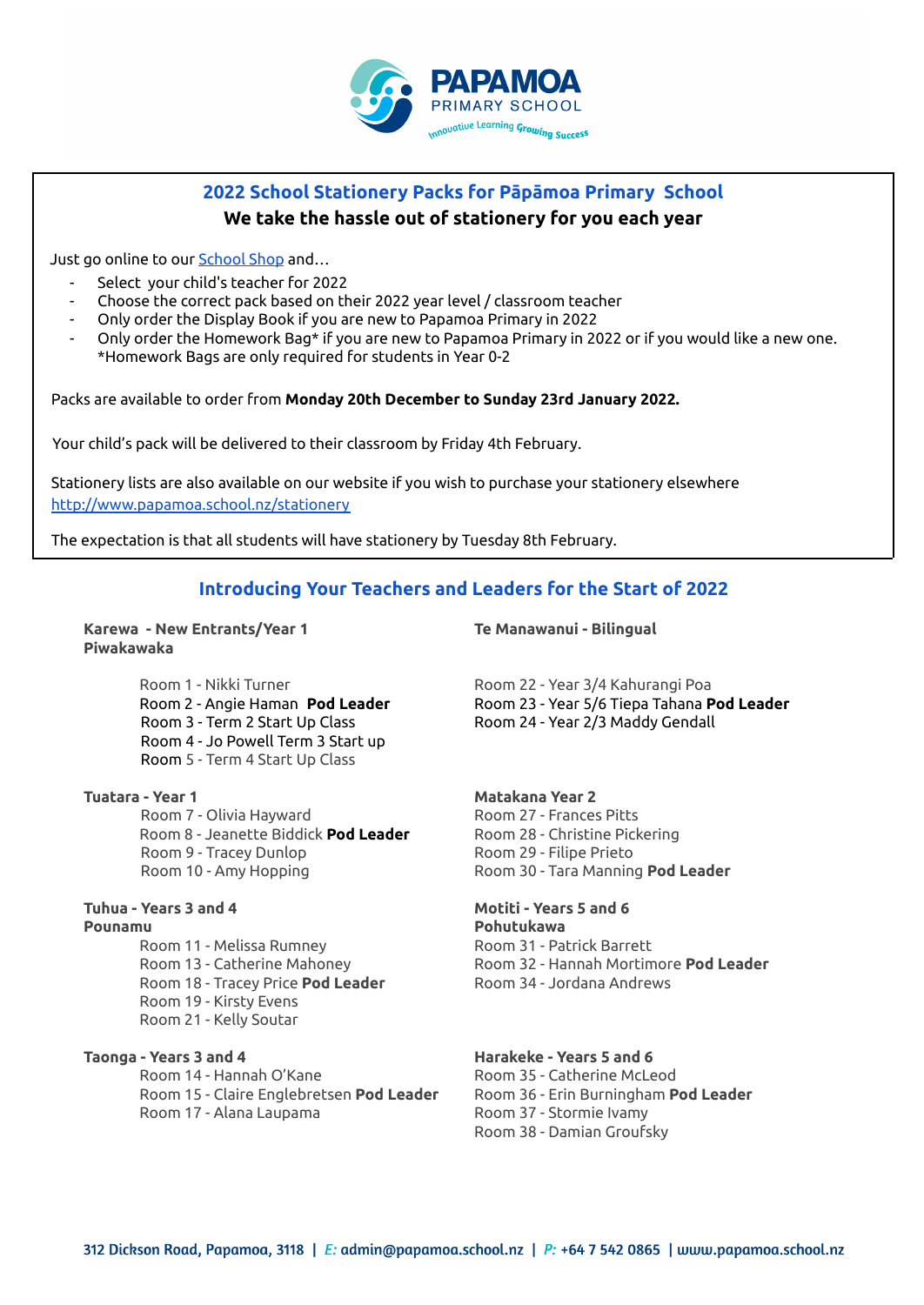

**Specialist Staff**

SENCo (Special Needs Coordinator) Anna Oglesby Learning Support Teacher Andrea James

#### **School and Pod Leaders 2022**

Angie Haman - Piwakawaka Pod Leader Jeanette Biddick - Tuatara Pod Leader Tara Manning - Matakana Pod Leader Tracey Price - Pounamu Pod Leader Claire Englebretsen - Taonga Pod Leader Erin Burningham - Harakeke Pod Leader Hannah Mortimore - Pohutukawa Pod Leader Tiepa Tahana - Te Manawanui Pod Leader Sara Travers - Deputy Principal Fay Warnock - Deputy Principal

# **Emergency contact details and medical needs**

Please email us today if you have had a change of contact details that we are unaware of admin@papamoa.school.nz. Should your child have medical needs that we need to be aware of/share with staff, please come into school to discuss this with us before the new school year starts. In the interim, please email full details to admin@papamoa.school.nz

# **Keep up to date in 2022**

**Email -** We email all newsletters and notices directly to families. Please inform us if you have a change of email address via admin@papamoa.school.nz **Facebook -** Regular updates and photos of events. Community notices shared via our Facebook Page <https://www.facebook.com/papamoaprimaryschool>

# **Getting into routine 1 week ahead of the 2022 school year starting**

Be in bed early, up at normal school week times, snack at 10.30 am, lunch at 12.40 pm, etc. By doing this a week earlier than school starts, it makes for a much happier week at home in the first week of term :)

**Reminder Term 1 = Hats on and sunscreen on** when the kids walk out the door each morning.

# **A Message from the Board of Trustees**

#### **Principal Appointment Process**

Great progress has been made in regards to the appointment of our new Principal. More information will be shared with the PPS community next week (20-24th December).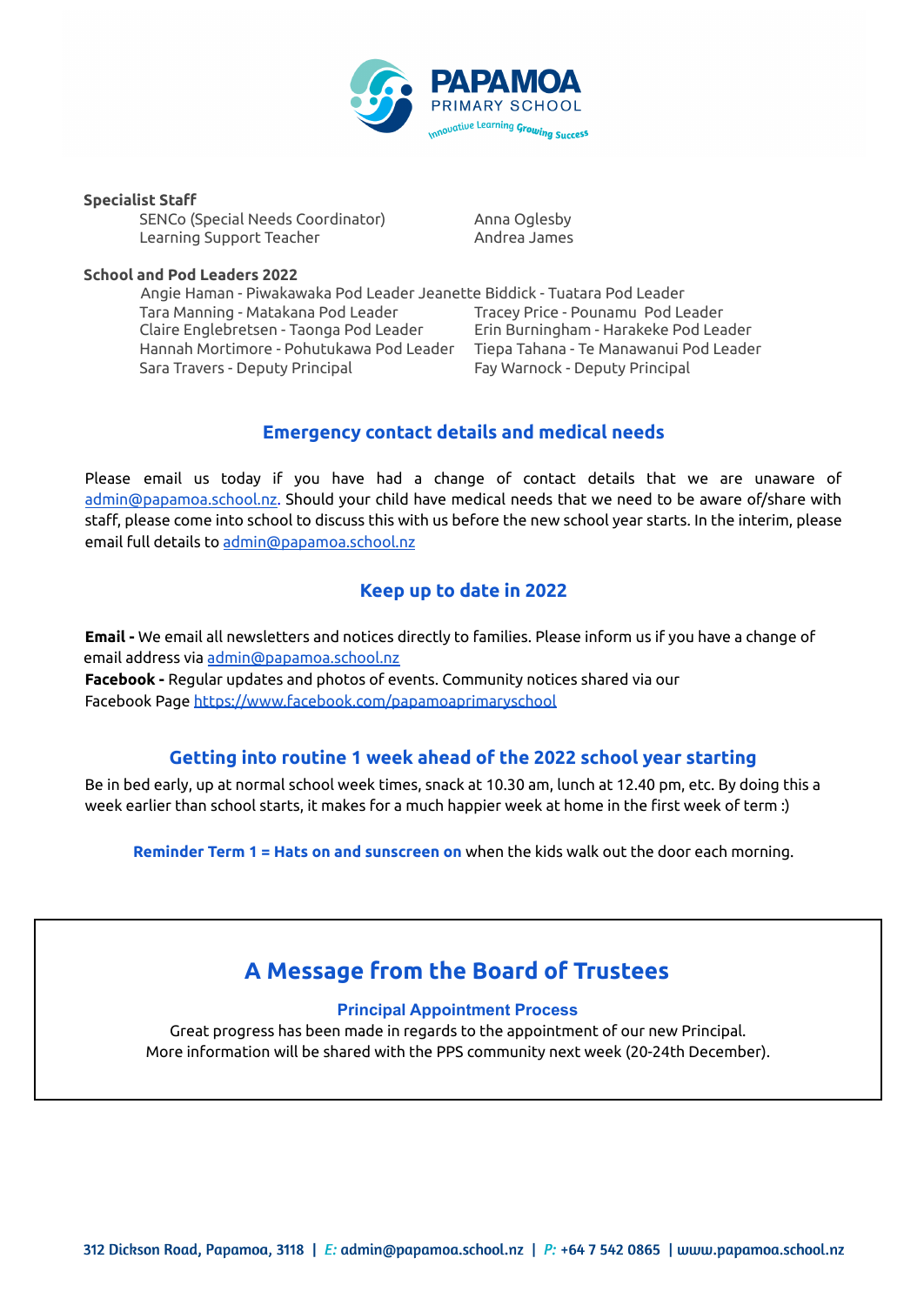

| <b>Term 1, 2022 SUMMER SPORTS ON OFFER</b>                                                                                                                        |                                         |                         |      |                                          |
|-------------------------------------------------------------------------------------------------------------------------------------------------------------------|-----------------------------------------|-------------------------|------|------------------------------------------|
| Below is an overview of the summer sports coming up on offer in Term 1, 2022.                                                                                     |                                         |                         |      |                                          |
|                                                                                                                                                                   | Registrations open on 1st January 2022. |                         |      |                                          |
| There will be no late registrations accepted after the closing date of the 10th February 2022 or 2nd February for Summer Hockey                                   |                                         |                         |      |                                          |
| Go to the <b>School Shop</b> online to register.<br>Sports Coordinator - sports@papamoa.school.nz                                                                 |                                         |                         |      |                                          |
|                                                                                                                                                                   |                                         |                         |      |                                          |
| <b>Sport</b>                                                                                                                                                      | Where                                   | When                    | Cost | <b>Registration</b><br><b>Close Date</b> |
| RIPPA RUGBY- For more info. www.boprugby.co.nz/community-rugby                                                                                                    |                                         |                         |      |                                          |
| Year $1-2$<br>Season Dates: 25th Feb - 1st April<br>(Referee provided)                                                                                            | Gordon Spratt Reserve                   | Fridays<br>$4pm - 6pm$  | \$22 | 10th Feb                                 |
| Year 3-6<br>Season Dates: 25th Feb - 1st April<br>(Referee provided)                                                                                              | Gordon Spratt Reserve                   | Fridays<br>$4pm - 6pm$  | \$24 | 10th Feb                                 |
| SUMMER BASKETBALL - For more info: http://taurangacitybasketball.co.nz                                                                                            |                                         |                         |      |                                          |
| Year 1/2 - 4v4- (Coach required on court refing and helping)<br>Year 3/4 - 5v5 (Referee provided) / Year 5/6 - 6v6 (Referee provided)<br><b>Season Dates: TBC</b> | <b>Trustpower Arena</b>                 | Mondays<br>4pm - 6:30pm | \$40 | 10th Feb                                 |
|                                                                                                                                                                   |                                         |                         |      |                                          |
| MINIPOLO (AKA FLIPPABALL) - For more info: http://taurangawaterpolo.co.nz                                                                                         |                                         |                         |      |                                          |
| Years 3-6<br>Season Dates: 20th February - 3rd April<br>(Referee provided)                                                                                        | Papamoa<br><b>Community Pool</b>        | Sundays<br>10am-5pm     | \$47 | 10th Feb                                 |
| <b>WATERPOLO</b> - For more info: http://taurangawaterpolo.co.nz                                                                                                  |                                         |                         |      |                                          |
| Year 5/6 - For very experienced Minipolo Players only.<br>Must be a competent swimmer. (Referee provided)<br><b>Season Dates: TBC</b>                             | Toi Ohomai Pool                         | Fridays<br>4pm - 8.30pm | \$47 | 10th Feb                                 |
| KIWI VOLLEYBALL - For more info: http://volleyballtauranga.co.nz/league-info/tect-arena-draw                                                                      |                                         |                         |      |                                          |
| Kiwi Volleyball Years 3-6<br>30 minute games 4-a-side<br>Season Dates: 18th February - 8th April                                                                  | Trustpower<br>Arena                     | Fridays<br>4.20-6pm     | \$37 | 10th Feb                                 |
| <b>SUMMER HOCKEY-</b> For more info: http://tgahockey.co.nz                                                                                                       |                                         |                         |      |                                          |
| Year 4-6 Mixed Gender.<br>Season Dates: 14th February - 28th March                                                                                                | <b>Blake Park</b><br>Hockey Turf        | Mondays<br>3.30-6pm     | \$53 | 2nd Feb                                  |

If there is **NO Coach or Manager, teams will not be registered.**